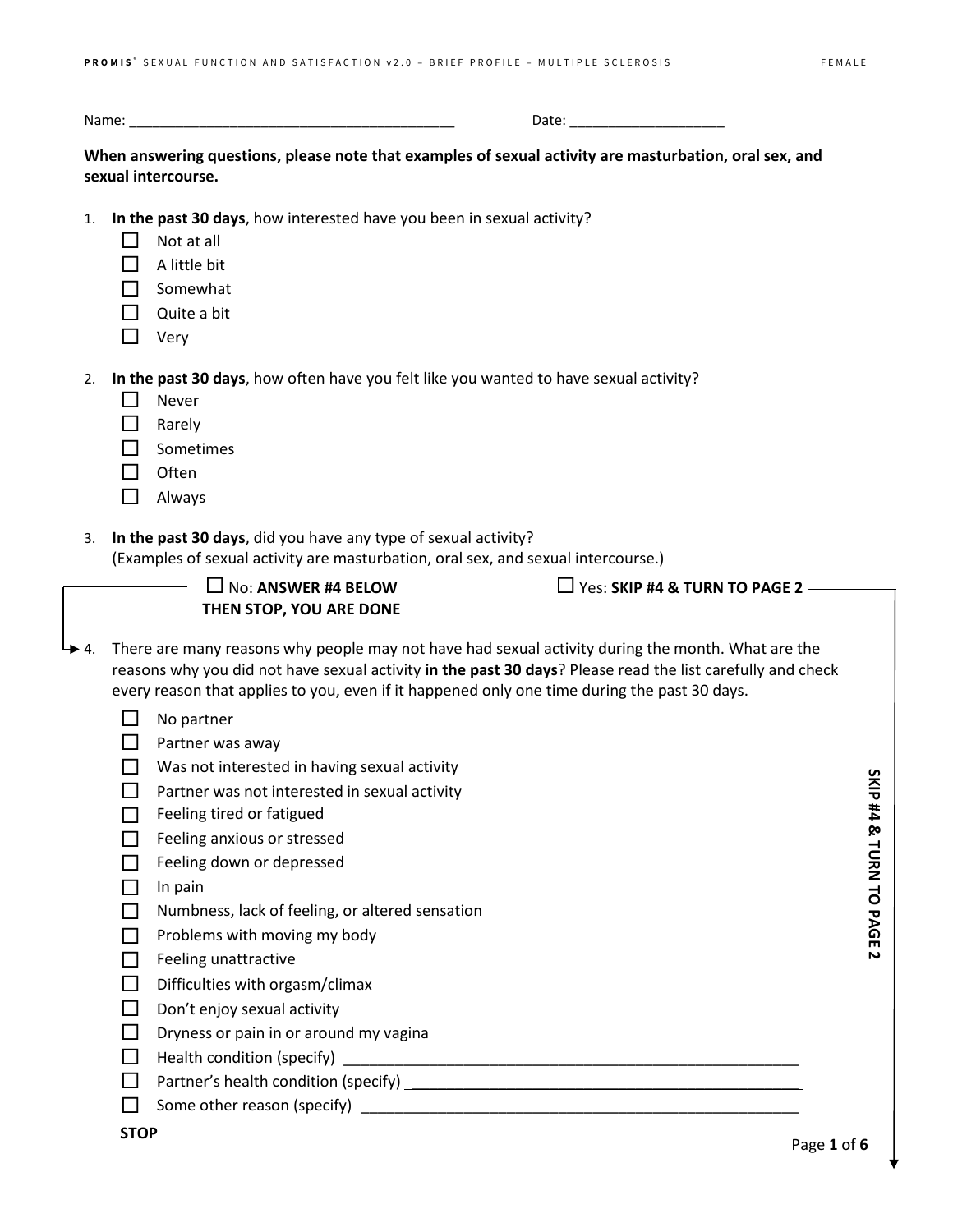- $\Box$  Almost always or always
- $\Box$  Most times (more than half the time)
- $\Box$  Sometimes (about half the time)
- $\Box$  A few times (less than half the time)
- □ Almost never or never
- 6. **In the past 30 days**, how **difficult** was it to maintain your lubrication ("wetness") until completion of sexual activity or intercourse?
	- $\Box$  Extremely difficult or impossible
	- $\Box$  Very difficult
	- $\Box$  Difficult
	- $\Box$  Slightly difficult
	- $\Box$  Not difficult
- 7. **In the past 30 days**, when you have had sexual activity, how much **discomfort** have you felt inside your
	- vagina?
	- $\Box$  None
	- $\Box$  A little bit
	- $\Box$  Some
	- $\Box$  Quite a bit
	- $\Box$  A lot
- 8. **In the past 30 days**, when you have had sexual activity, how much **pain** have you felt inside your vagina?
	- $\Box$  None
	- $\Box$  A little bit
	- $\Box$  Some
	- $\Box$  Quite a bit
	- $\Box$  A lot
- 9. **In the past 30 days**, when you have had sexual activity, how much **discomfort** have you had in your labia (lips around the opening of the vagina)?
	- $\Box$  None
	- $\Box$  A little bit
	- $\Box$  Some
	- $\Box$  Quite a bit
	- $\Box$  A lot
- 10. **In the past 30 days**, when you have had sexual activity, how much **discomfort** have you had in your clitoris (clit)?
	- □ None
	- $\Box$  A little bit
	- $\Box$  Some
	- $\Box$  Quite a bit
	- $\Box$  A lot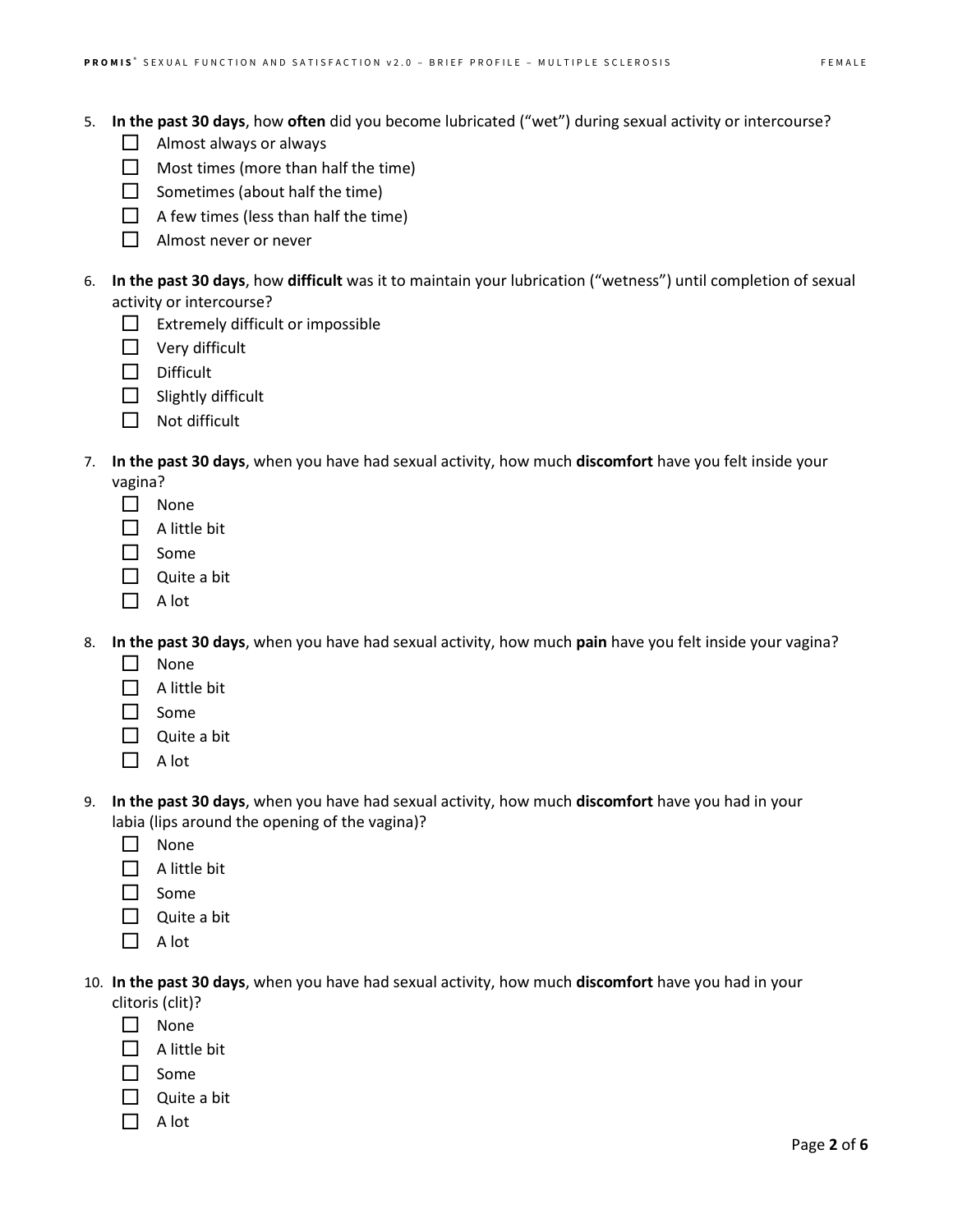- 11. **In the past 30 days**, how often have you been able to have an orgasm/climax when you wanted to?
	- $\Box$  Have not tried to have an orgasm/climax in the past 30 days
	- $\Box$  Never
	- $\Box$  Rarely
	- □ Sometimes
	- $\Box$  Often
	- Always
- 12. **In the past 30 days**, how satisfying have your orgasms or climaxes been?
	- $\Box$  Have not had an orgasm/climax in the past 30 days
	- $\Box$  Not at all
	- $\Box$  A little bit
	- □ Somewhat
	- $\Box$  Quite a bit
	- $\Box$  Very
- 13. **In the past 30 days**, how satisfied have you been with your sex life?
	- $\Box$  Not at all
	- $\Box$  A little bit
	- $\Box$  Somewhat
	- $\Box$  Quite a bit
	- □ Very

14. **In the past 30 days**, how much pleasure has your sex life given you?

- $\Box$  None
- $\Box$  A little bit
- $\Box$  Some
- $\Box$  Quite a bit
- $\Box$  A lot

## **Factors Interfering with Sexual Satisfaction**

- 15. **In the past 30 days**, how much has fatigue or lack of energy **lowered** your satisfaction with your sex life?
	- $\Box$  Have not had fatigue or lack of energy in the past 30 days
	- $\Box$  Not at all
	- $\Box$  A little bit
	- $\Box$  Somewhat
	- $\Box$  Quite a bit
	- $\Box$  Very much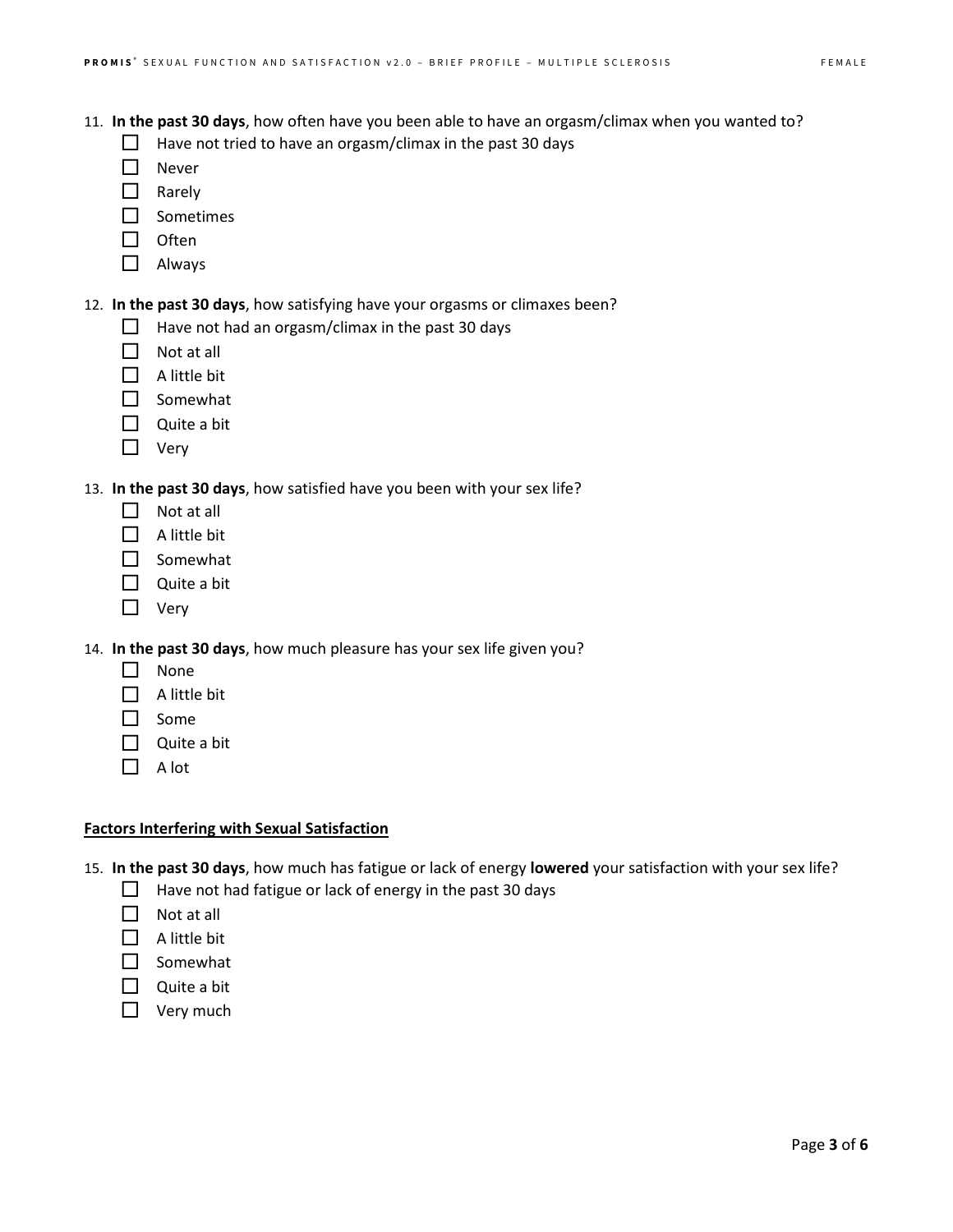- 16. **In the past 30 days**, how much has pain, for any reason and from any part of your body, **lowered** your satisfaction with your sex life?
	- $\Box$  Have not had pain in the past 30 days
	- $\Box$  Not at all
	- $\Box$  A little bit
	- $\Box$  Somewhat
	- Quite a bit
	- $\Box$  Very much
- 17. **In the past 30 days**, how much have muscle spasms or tightness **lowered** your satisfaction with your sex life?
	- $\Box$  Have not had muscle spasms or tightness in the past 30 days
	- $\Box$  Not at all
	- $\Box$  A little bit
	- $\Box$  Somewhat
	- $\Box$  Quite a bit
	- $\Box$  Very much
- 18. **In the past 30 days**, how much have problems moving your body the way you want to **lowered** your satisfaction with your sex life?
	- $\Box$  Have not had problems moving my body the way I want to in the past 30 days
	- $\Pi$  Not at all
	- $\Box$  A little bit
	- $\Box$  Somewhat
	- $\Box$  Quite a bit
	- $\Box$  Very much
- 19. **In the past 30 days**, how much has numbness, lack of feeling, or altered sensation in your genitals **lowered** your satisfaction with your sex life?
	- $\Box$  Have not had numbness, lack of feeling, or altered sensation in my genitals in the past 30 days
	- $\Box$  Not at all
	- $\Box$  A little bit
	- $\Box$  Somewhat
	- $\Box$  Quite a bit
	- $\Box$  Very much
- 20. **In the past 30 days**, how much has incontinence **lowered** your satisfaction with your sex life? (Incontinence is losing control of your bladder or bowels and accidentally leaking pee or poop.)
	- $\Box$  Have not had incontinence in the past 30 days
	- $\Pi$  Not at all
	- $\Box$  A little bit
	- $\Box$  Somewhat
	- $\Box$  Quite a bit
	- $\Box$  Very much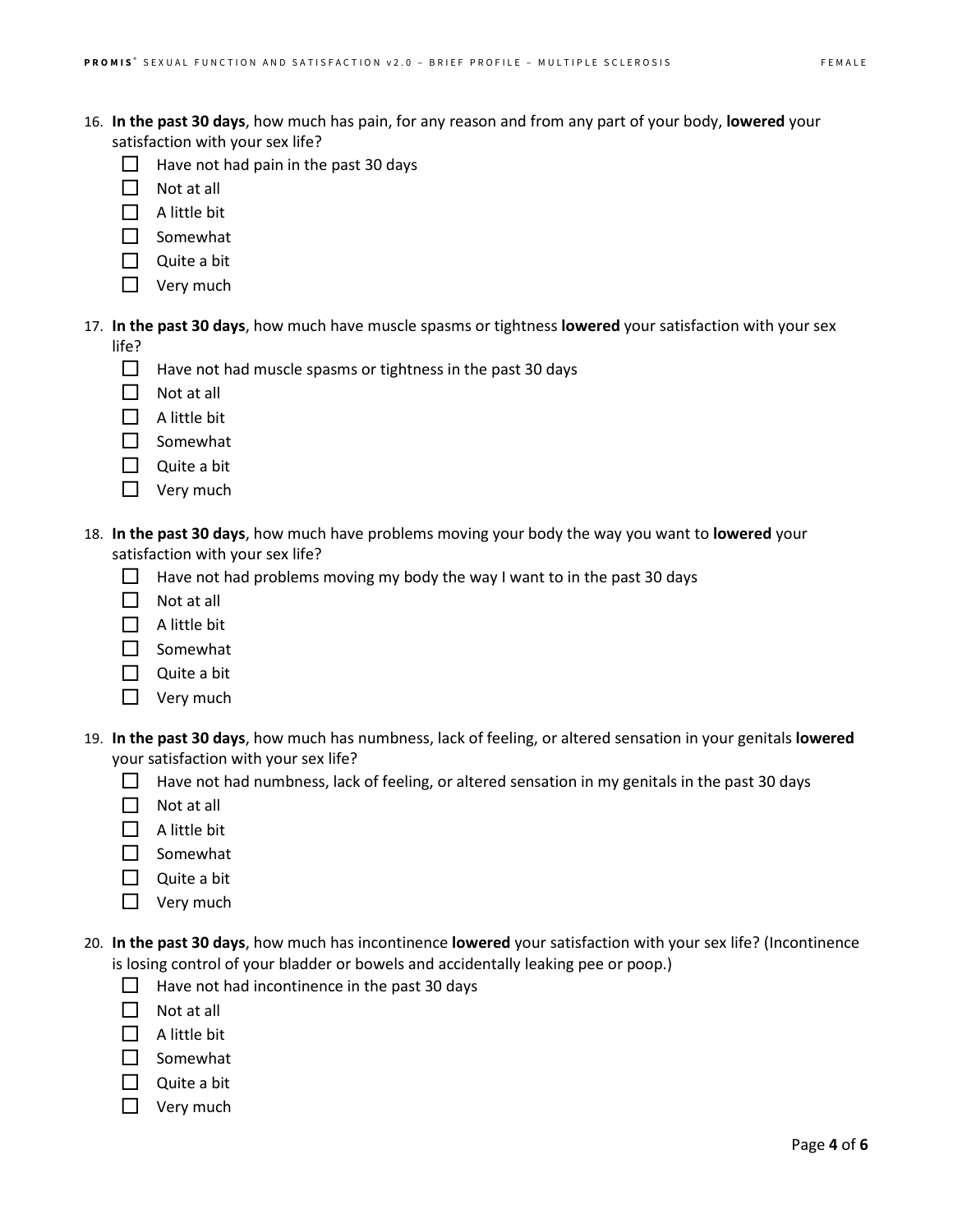- $\Box$  Have not felt depressed in the past 30 days
- $\Box$  Not at all
- $\Box$  A little bit
- $\Box$  Somewhat
- $\Box$  Quite a bit
- $\Box$  Very much
- 22. **In the past 30 days**, how much has feeling anxious or stressed **lowered** your satisfaction with your sex life?  $\Box$  Have not felt anxious or stressed in the past 30 days
	- $\Box$  Not at all
	- $\Box$  A little bit
	- Somewhat
	- $\Box$  Quite a bit
	- $\Box$  Very much
- 23. **In the past 30 days**, how much has worry about satisfying a partner **lowered** your satisfaction with your sex life?
	- $\Box$  Not at all
	- $\Box$  A little bit
	- $\Box$  Somewhat
	- $\Box$  Quite a bit
	- $\Box$  Very much
- 24. **In the past 30 days**, how much have issues with your partner **lowered** your satisfaction with your sex life? (For example, relationship problems, not feeling attracted to your partner, your partner's health, or your partner's ability to have sexual activity.)
	- $\Box$  No partner
	- $\Box$  Have not had issues with my partner in the past 30 days
	- $\Box$  Not at all
	- $\Box$  A little bit
	- $\square$  Somewhat
	- $\Box$  Quite a bit
	- $\Box$  Very much